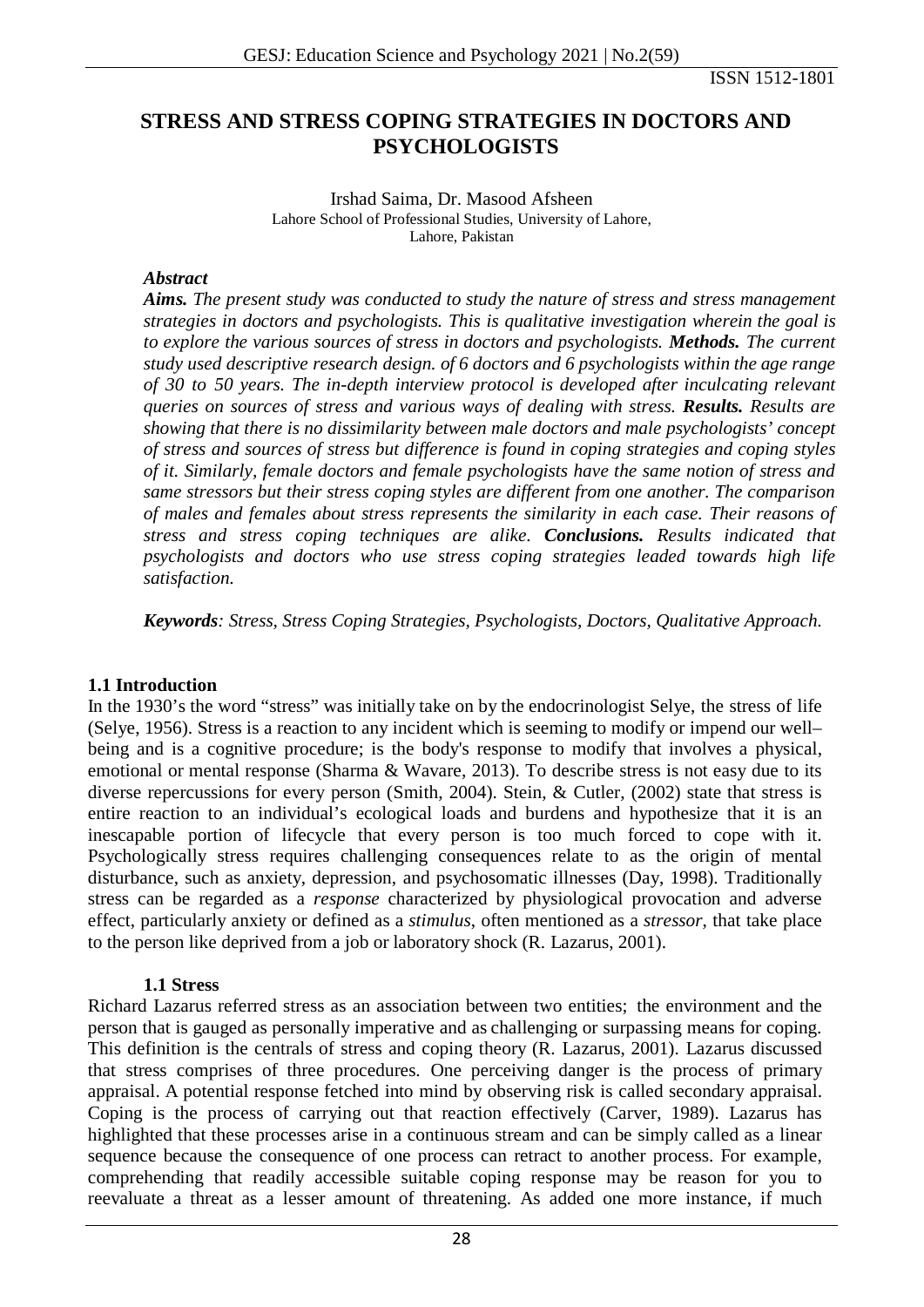effective coping response is not able to get than expectations then you may reap- praise what coping response is suitable or reassess the level of threat. In a stressful transaction, the complete cycle of processes, then, might be started over and over again (Carver, 1989).

According to Lazarus, person's views become the reason of stress because they do not have the enough resources to deal with a perceived situation from the different periods of life (R. S. Lazarus, 1993). Stress arises when a person is put it to a condition that is irresistible and which cannot be handled (Joseph, 2009). Excessively stress can disturb mental and corporeal health and enhance the threat of untimely death (Houtman, 2007). Collaboration between stressors and individual's response to these stressors become the reason of problems such as high blood pressure, musculoskeletal, troubled digestion and cardiac difficulties may result from stress (Houtman, 2007).

## **1.2 Stress Coping Strategies**

Over the previous era curiosity is growing intensely that how people cope with their stress (Moos, 2013). So many studies and principles have concentrated on the methods people manage complications they come across in their daily lives (Scheier, 1986). Scheier and Carver (1985, in press) have proposed in recent times that dispositional positivity or optimism may have repercussions for the manner in which people cope with these stresses of life (Reker & Wong, 1985). For a long time, the idea of coping has been with us from one to another form, though during the 1960s.

According to Carver (2009), active coping strategies contain active coping, referred to take action or do efforts to eliminate the stressor; planning, to think how to face the stressor and cope with it; acceptance, to accept the reality of stresses occurrence; and positive reframing, constructing the best of the state by mounting from it or sighted it in a positive way. Avoidant strategies include denial, is an effort to deny the realism of the stressful happening; behavioral disengagement, withdrawing energies from the challenge to achieve the aim which associated with the stressor; venting, consciousness about one's emotive distress and trend to express or release those emotions; and "humor", to build gags about the stressor (Carver, 1997). Psychological coping discusses the process of consideration of threat and the utilization of cognitive and behavioral techniques for coping the problem and its emotional correlates (R. S. Lazarus, 1986). Coping reactions are helpful to maintain the psychological well-being and physiological responses in stressful situation and protect individual from harmful impact of stress (Steptoe, 1991).

### **Rationale of the Study**

The rationale of this study was to identify the stress, sources of stress and its coping strategies in doctors and psychologists. The objectives of this study were to determine the differences of their stressors and relevant coping technique that either both personalities have the same coping strategies or not and by adopting those strategies how much extent they overcome on their stress. This study addresses those persons who have wrong notions about doctors and psychologists that they are free from every stress because they have strong economic status even, they are unaware of ground realities that being the part of this society they have to face the stresses. The comparisons between doctors and psychologists stress coping strategies evidently prove that psychologists are more prone to stress and are able to manage stress in a very smooth way because they are specially qualified to manage the behaviors and mental activities. The current research work conveys a message to hospitals authorities that they must pay more attention to improve the quality of environment within the hospitals. Their support should be available in the form of mentoring and guidance to help in treating patients or clients and to protect them unhealthy consequences of stress. Not only for medical relevant personalities but also for common persons, government should construct an effective programs inclusion of information about the stress and relative effectiveness of coping strategies into stress. These programs give people's preparatory information to enable them to increase their tolerance for subsequent threatening events. However, overwhelming environmental stressors, stress inoculation should be coupled with organizational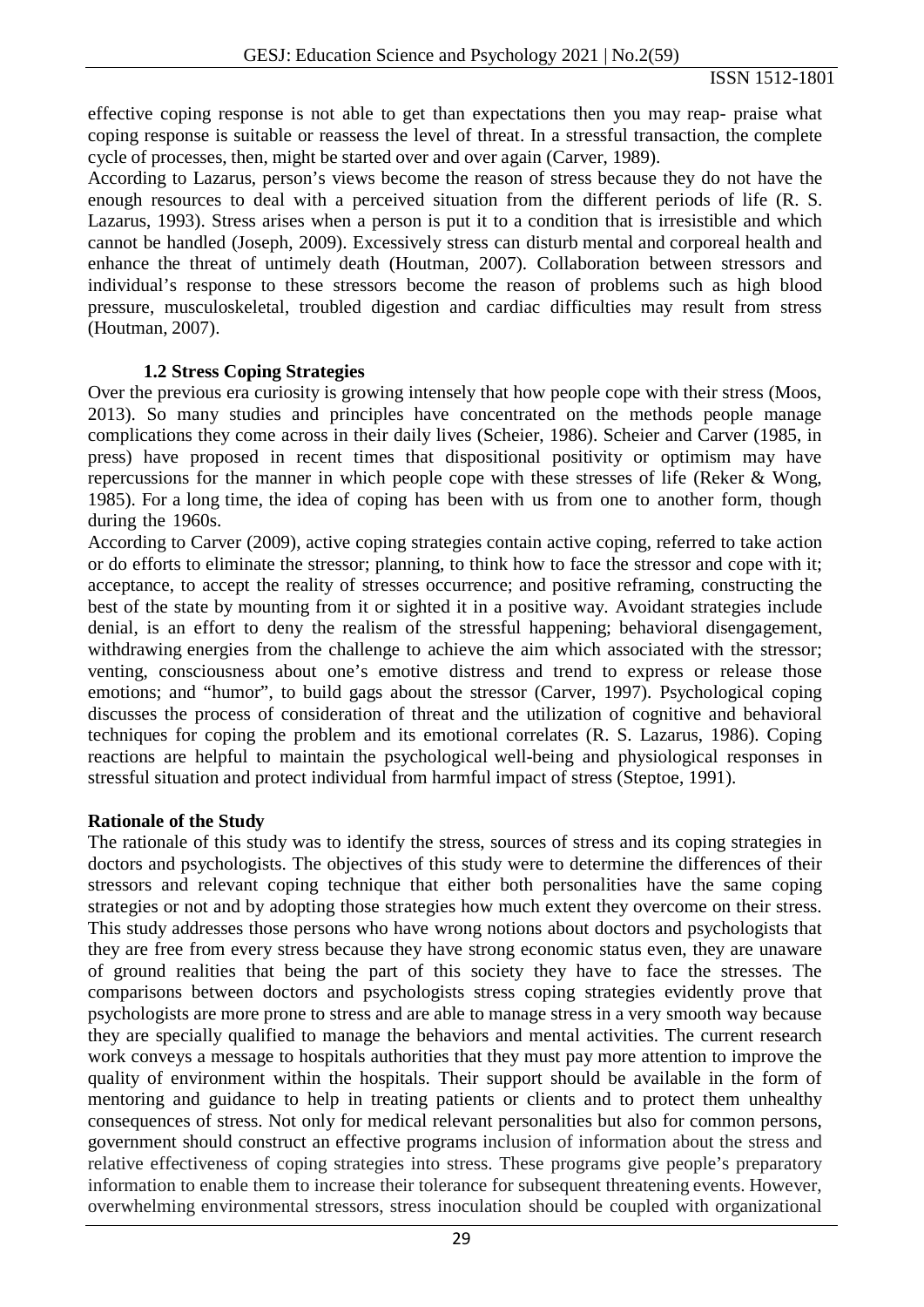strategies to promote positive working conditions in addition to adopting a healthy life-style in the context of physical, psychological, and spiritual well-being. Establishing a proper contexture might help to reduce some types of stress and its consequences.

## **2. Method**

## **2.1 Research Design**

Descriptive qualitative research design was used in present study.

## **2.2 Sample and Sampling Strategy**

Purposive sampling technique was utilized to recruit sample of 12 psychologists and doctors.

## **2.3 Procedure**

Firstly, researcher get institutional ethical clearance letter from University. Permission was taken from the participants. Researcher prepare the booklet consisting on the informed consent hold demographic sheet and semi-structured interview questionnaire, provided to the participants and collect data.

**2.4**

## **2.5 Inclusion/Exclusion Criteria**

- Professional doctors and psychologists were participants inducted in the study.
- Non-practicing doctors and psychologists were excluded from the study.

## **3. Results**

### **Table 1**

Characteristics of Participants  $(n=12)$ 

| Sr#                     | <b>Name</b> | Age | Gender | <b>Profession</b>  | <b>Marital Status</b> | <b>Field Experience</b> |
|-------------------------|-------------|-----|--------|--------------------|-----------------------|-------------------------|
| 1                       | U.M         | 32  | Male   | <b>MBBS</b> Doctor | Single                | 2 years                 |
| $\overline{2}$          | M.S         | 43  | Male   | <b>MBBS</b> Doctor | Married               | 10 years                |
| 3                       | M.R         | 47  | Male   | <b>MBBS</b> Doctor | Married               | 15 years                |
| $\overline{\mathbf{4}}$ | U.N         | 30  | Male   | Psychologist       | Married               | 2 years                 |
| 5                       | A.S         | 40  | Male   | Psychologist       | Married               | 10 years                |
| 6                       | I.G         | 40  | Male   | Psychologist       | Married               | 15 years                |
| 7                       | A.I         | 32  | Female | <b>MBBS</b> Doctor | Single                | 4 years                 |
| 8                       | S.S         | 38  | Female | <b>MBBS</b> Doctor | Married               | 5 years                 |
| 9                       | S.F         | 45  | Female | <b>MBBS</b> Doctor | Married               | 8 years                 |
| <b>10</b>               | A.N         | 32  | Female | Psychologist       | Married               | 4 years                 |
| 11                      | H.P         | 37  | Female | Psychologist       | Married               | 5 years                 |
| 12                      | H.S         | 38  | Female | Psychologist       | Married               | 8 years                 |

Table 1 shows all demographics used in the present study. The total number of women (n=6) and men (n=6) includes male doctors (n=3), female doctors (n=3), male psychologists (n=3) and female psychologists (n=3). The category of age is comprised of 30-50. Mostly participants are married and having field experience 0f 2-15 years.

### **Key themes**

The thematic analysis was applied to the transcripts data collected through interviews. key concepts drew from this material that were noticeable in the data. These themes are regarded as indispensable for knowing the views of all the participants relevant to this under investigation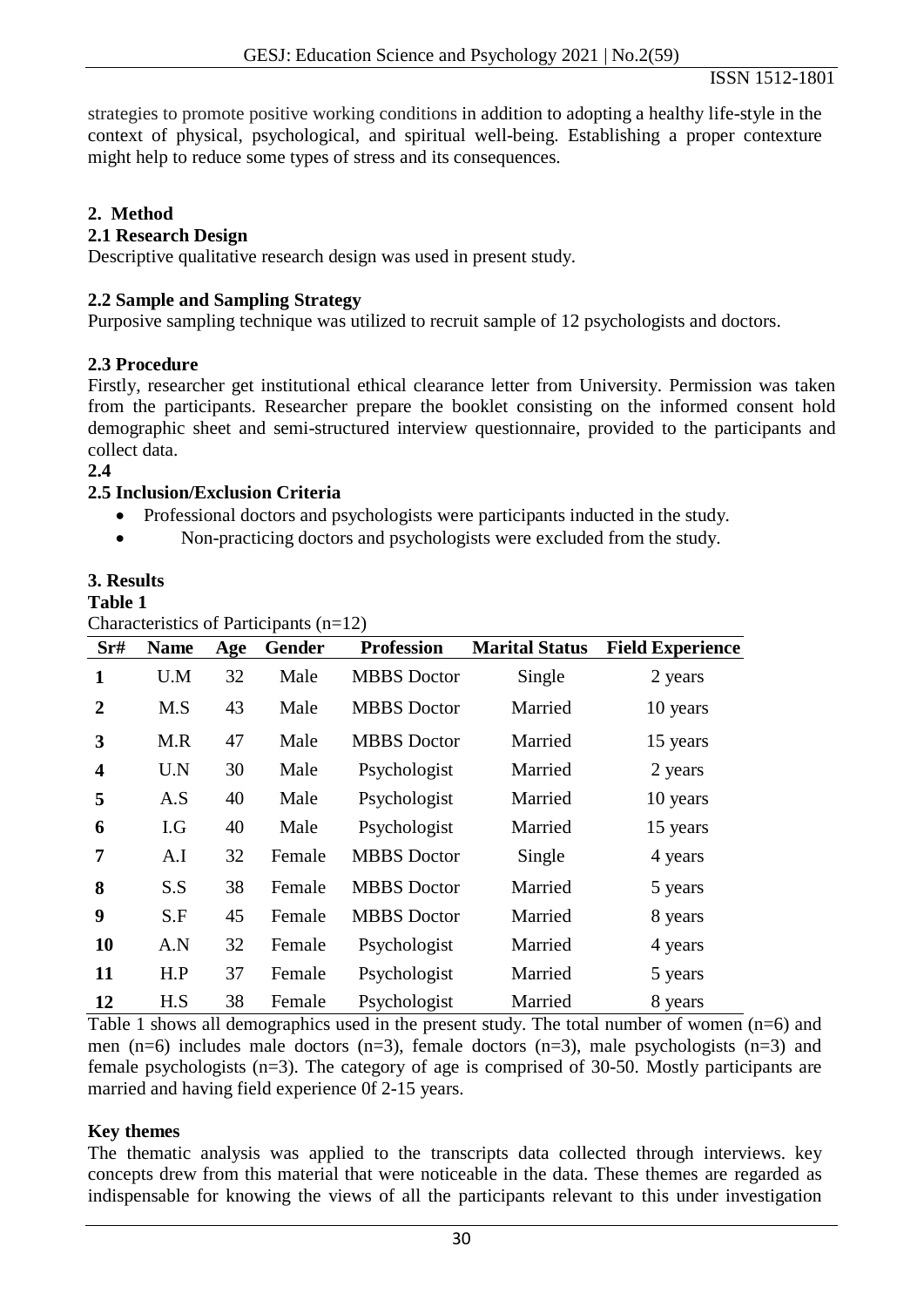topic. Key themes emerged from the thematic analysis include the following.

- Meanings of stress
- Reasons of stress
- Stress coping strategies

There are obviously features of the participants' considerations that overlay across these classifications. It, however, would be regarded as a worthy elucidation of understandings and attitudes of participants overall.

## **Table 2:**

Comparison between male and female on gender-based w.r.t emerged themes

| <b>Themes</b>                                | <b>Sub-themes of Male Doctors</b><br>and Male Psychologist                                                                                                                                                                                                                                                                                                                                                                    | <b>Sub-themes of Female</b><br><b>Doctors and Female</b><br><b>Psychologists</b>                                                                                                                                                                                                                                                                     |
|----------------------------------------------|-------------------------------------------------------------------------------------------------------------------------------------------------------------------------------------------------------------------------------------------------------------------------------------------------------------------------------------------------------------------------------------------------------------------------------|------------------------------------------------------------------------------------------------------------------------------------------------------------------------------------------------------------------------------------------------------------------------------------------------------------------------------------------------------|
| Meanings of<br>stress                        | Improper cope up with<br>$\bullet$<br>stimulus<br>Disturbance in mental &<br>$\bullet$<br>social well- being<br>High competition level<br>Excess responsibilities<br>$\bullet$<br>Unexpected striking<br>٠<br>stimulus<br>Inability to handle<br>٠<br>situation<br>Preoccupied of brain due<br>$\bullet$<br>to situation<br>Inability to handle<br>٠<br>situation<br>No solution of problem<br>$\bullet$                      | Interference in our<br>$\bullet$<br>willing work<br>Disturbance of peace of<br>$\bullet$<br>mind<br>Unmanageable<br>problems and worries<br>Less income                                                                                                                                                                                              |
| Reasons of<br><b>Stress</b>                  | Over burden<br>$\bullet$<br>Long duty hours<br>$\bullet$<br>Patients' attitudes<br>$\bullet$<br>Inability to handle<br>$\bullet$<br>patient's complications<br>Lack of appreciation<br>$\bullet$<br>Economic issues<br>$\bullet$<br>Uncomfortable<br>$\bullet$<br>environment<br>Low performance on work<br>$\bullet$<br>place<br>Work load<br>Clients' inability<br>to understand<br>Tiredness<br>Health issues<br>$\bullet$ | Patients critical<br>$\bullet$<br>condition<br>Lack of time<br>Interference in our will<br>Disobedience of<br>employ<br>Uncomfortable<br>environment<br>Trying to prove<br>ourselves<br>Patients' death<br>Social pressure<br>Clients' dramatic history<br>$\bullet$<br>Unfulfilled<br>expectations<br>Personal and patients'<br>$\bullet$<br>issues |
| <b>Stress</b><br>Coping<br><b>Strategies</b> | Leave everything<br>$\bullet$<br>Get break<br>Get separation<br>Outing with family<br>$\bullet$<br>Play cricket                                                                                                                                                                                                                                                                                                               | Leave situation<br>$\bullet$<br>Take time<br>Getting sleep<br>Outing with friends<br>$\bullet$<br>Shopping<br>$\bullet$                                                                                                                                                                                                                              |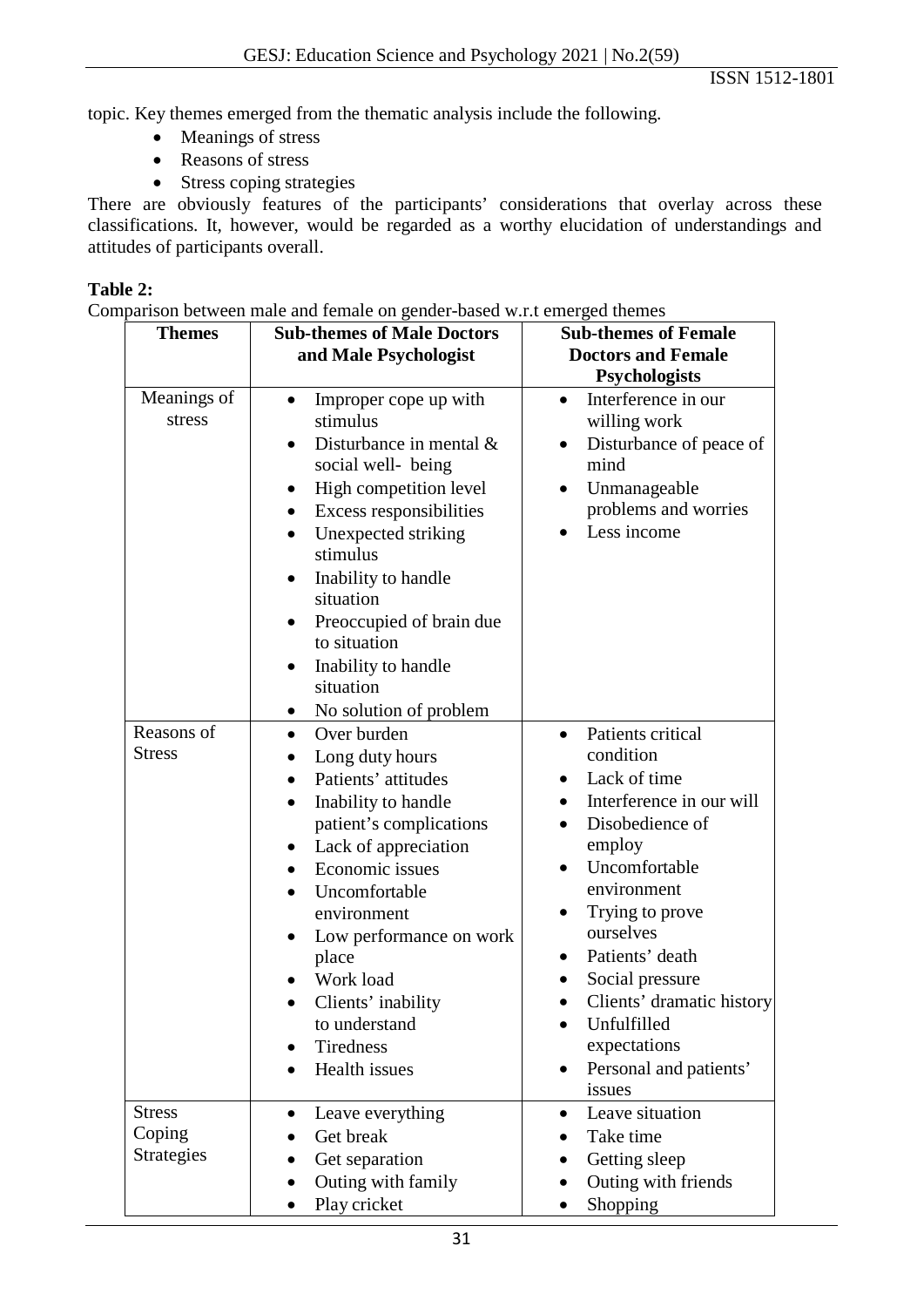ISSN 1512-1801

| Hobbies (planting, fish             | Do prayers/meditation             |
|-------------------------------------|-----------------------------------|
| caring, swimming,                   | Walk alone                        |
| cycling etc.)                       | Take relaxants                    |
| <b>Watching movies</b><br>$\bullet$ | Trying to find out<br>$\bullet$   |
| Listen music                        | solution                          |
| Long drive<br>$\bullet$             | Communicate with<br>$\bullet$     |
| Sharing with friends<br>$\bullet$   | disturbing person                 |
| Taking rest<br>$\bullet$            | Weeping<br>$\bullet$              |
| Offer prayers                       | Rationalization                   |
| Over thinking<br>$\bullet$          | Sharing with someone<br>$\bullet$ |
| Trying to find out solution         | <b>Breathing</b><br>$\bullet$     |
| Breathing exercises                 | exercises                         |

Table 2 displays the key themes, subthemes of all male doctors and psychologists and subthemes of female doctors and psychologists.

## **4. Discussion**

This qualitative study has explored the key discernments and experiences of doctors and psychologist's stress, reasons of stress and its coping strategies aged 30 to 50 years. The study reported in this work strives for contribution and encompass existing familiarity concerning how doctors and psychologists define and understand stress, what kind of reasons become the hurdles in their lives and practices or strategies perceived by them to cope with their stressors. Data was collected through interviews by purposive sampling. After collecting data themes were emerged through careful analysis which mirrored the intricacy of their personal and interpersonal factors of stress, stressors and encountered strategies to cope with stressors. It enhances indispensable visions that how doctors and psychologists are different or alike in their stress coping styles and either they have same ins and outs behind their stress or not.

Our study, and predominantly the theme 'meanings of stress', deals imperative insights into how doctors and psychologists take the concept of stress. Participants chiefly viewed stress as disturbance in peace of mind, preoccupied of brain due to situation and inability to manage things. Richard Lazarus regarded stress as a connection between an individual and the situation that is evaluated as individually important and as challenging or surpassing means for coping. Past studies define stress in several ways, represents dissimilar meanings. Smith described that stress is not easy to explain due to its diverse repercussions for each person. In the present study, when the views of male and female doctors and male and female psychologists were analyzed about stress, a replica form found in the context of stress meanings. Excessively stress can disturb mental and corporeal health and enhance the threat of untimely death. Stress is very common fragment in medical profession due to many causes. Stress and burnout are common, related issue in healthcare workers. McManus measured stress and the three constituents of burnout in a 3-year longitudinal study of UK doctors (McManus, 2002).

Through thematic analysis, reasons of stress in doctors and psychologists were emerged. They highlighted many stressors which they face daily. some of the stressors elicited by both male and female doctors and psychologists in the current study reverberated those experienced of people related to other high-stress occupations. For example, the subtheme of reasons of stress 'Long hours and work load' are a renowned stressor in numerous sectors such as hospitality and among other healthcare staff like nurses. However, this stressor seems to be specifically prominent among physicians, more than 60 h per week US doctors and psychologists working, matched to workers from corner to corner all other professions.

A work-related stressor "Uncomfortable environment", which developed from our interviews, has also been considered as vibrant problem for doctors and psychologists in previous research. Insufficient administrative resources are recounted as a stressor in other professions such as academia, signifying that our results are widely associated with multidimensional stress research.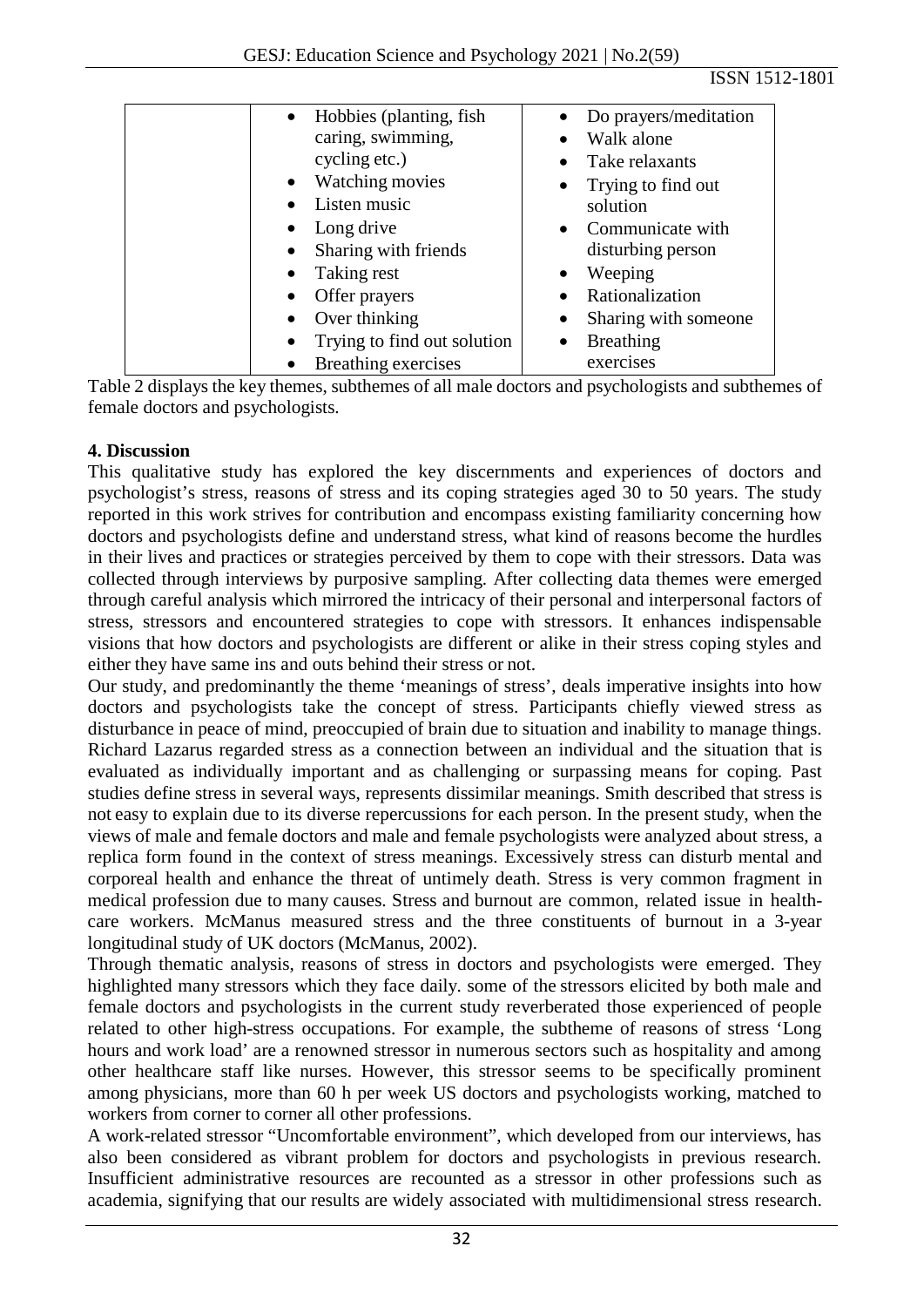### ISSN 1512-1801

One stressor recognized by participants is 'patients blaming and complaints. Patients do not follow the instructions and suggestions of doctors and psychologists carefully and criticize them in case of any adversity. This research highpoint the striking stimulus which play role to create stress in doctors and psychologists. These work-related issues can be regarded as stressors experienced by doctors and psychologists, demonstrating either as a critical or disturbing incident, constant strain on their well-being. During the comparisons of male and female doctors and psychologists in this study, it was clear that in both professions their problems are not pole apart even they endure the same circumstances on their work place which influences on their mental and physical health even brings the adverse changes in their behaviors as well.

Stress is the reaction of one's environmental requirements, burdens and hypothesize that everyone has to cope with stress because it is an inevitable portion of life. Several practices were reflected by our participants to cope with their stressors. A themes "stress coping strategies", encapsulated the subthemes "hobbies", "Outings with family and friends", "leave situation", "leisure activities" like watching tv, listen music, long drive, shopping etc. These subthemes have been identified in the previous studies as mechanisms by which doctors and psychologists cope with the requirements of the intense, strenuous profession.

The comparison of male and female doctors and psychologists with respect to their stress coping strategies represents that their stress coping strategies are quite similar but way of coping is different. As some psychologists either they are male or female reported in their interviews that they take the stress as healthier stimulus which boost up them to flourish their capabilities and it enhance their competencies. They consider stress is essential and helpful part to cherish and breed one's life. It brings positive changes in people and make them more energetic, refreshed, inventive, and dynamic. These subthemes "rationalize the problem", "take time", and "minimize reaction" were captured from psychologist's transcripts interview data. They mostly depend on their themselves because belief in their abilities and having high levels of self-efficacy to defend against stress. One more subtheme was enlisted by psychologists "deep breathing" which leave unsurpassed effects on them. As Carter described that tress can be best coped by steady exercise, introspection or some relaxing techniques, planned time outs and adopting advanced managing approaches to build probability in our lives.

The comparison of stress and its coping strategies in male and female including in this current work which shows that there is no difference in male and female related the concept of stress even they have the same reasons of stress and their coping styles are also similar. There might be dissimilarity in stressors and coping techniques and styles but the data taken from participants in this study belong to same background. Both participants are professional and work in the equivalent contextual.

### **4.1 Limitations and Recommendations**

Certain limitations should be acknowledged to this study. First, this study focused upon the sources of stress and impact of stress coping strategies on doctors and psychologists based on theoretical framework provided by Lazrus and Folkman (1992). Someone might argue on this decision that it may limited the progress study. However, this framework was used as the root of initial study encompassed the most wide-ranging contemplation of doctors and psychologists stress to-date. The current study pursued to prolong their data by taking advantage of existing data was considered the finest way to advance knowledge in the field. During analysis, similar themes were emerging from sample collected from different places which accentuated the external validity of our outcomes. Second, generalizability of this study is not guaranteed due to employing qualitative research design. To explore generalizability of the findings, quantitative work is required in this area because qualitative research delivers a depth of understanding of investigated approach. By proceeding research work, it was another limitation to use a deductive approach for the analysis that it could possibly bias the analysis due to researcher's presumption about data at the start of analysis. However, it is an entrenched method for analysis when a theory already exists, and makes explicit the fact. Therefore, for the present study it was a suitable method of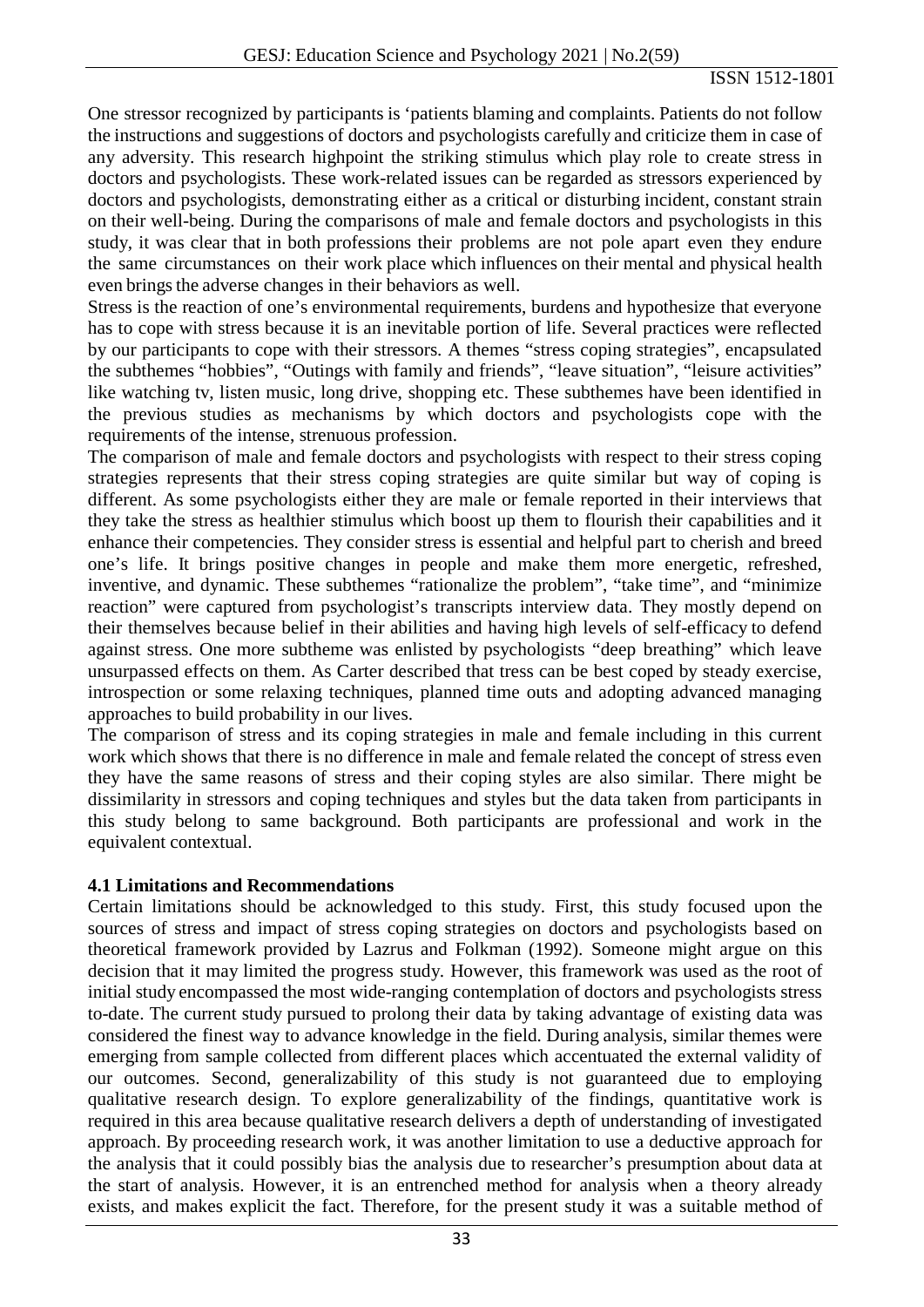analysis. Lastly, the sample size was relatively small, the duration of the interviews was 30-35 minutes, while this restricted our aptitude to explore to a more depth of the lived participant's experiences. Might be possible by getting more time they provide more information about our investigated topic.

## **4.2 Conclusions**

This study explored the understanding and experiences of stress, stressors and its managing strategies in doctors and psychologists. In our sample, doctors and psychologists conceptualized their personal and professional stress and stressors. Mainly the comparisons between doctors and psychologists stress and their coping techniques put forward this study keenly and throw light on their stress managing strategies by finding little differences in their coping actions on the base of their experiences. These findings put emphasis on a) the need for further research regarding stressors which becomes the reasons of huge teething troubles including mental and physical; b) the concepts of stress, stressors and coping seem to be close related in the context of healthcare; c) how doctors and psychologists overcome their stress by adopting coping techniques in their daily routine work specially on workplace; and 4) how doctors and psychologists differ themselves in their stress coping strategies by living in the same workplace background .

### **Acknowledgement**

Working on my MS Thesis has been both a wonderful and overwhelming experience. I am grateful to so many good people for ensuring the time I have spent working on this project has been an unforgettable experience. First of all, I would like to thank my family for the exceptional support, care and encouragement they have given me during these past months. Without their guidance and constant feedback, this project would not have been achievable. I gratefully acknowledge the support I received from the University of Lahore, Lahore, Pakistan that has ensured the completion of this project. I am thankful to the participants both psychologists and doctors who by agreeing to participate in this research and made this project possible.

### **References**

- 1. Abel, M. H. (1998). Interaction of humor and gender in moderating relationships between stress and outcomes. *The Journal of Psychology, 132*(3), 267-276.
- 2. Anderson, V. L., Levinson, E. M., Barker, W., & Kiewra, K. R. (1999). The effects of meditation on teacher perceived occupational stress, state and trait anxiety, and burnout. *School Psychology Quarterly, 14*(1), 3.
- 3. Billings, A. G., & Moos, R. H. (1984). Coping, stress, and social resources among adults with unipolar depression. *Journal of personality and social psychology, 46*(4), 877.
- 4. Breznitz, S. (1983). *The denial of stress*: Intl Universities Pr Inc.
- 5. Carter, A. O., Elzubeir, M., Abdulrazzaq, Y. M., Revel, A. D., & Townsend, A. (2003). Health and lifestyle needs assessment of medical students in the United Arab Emirates. *Medical Teacher, 25*(5), 492-496. Carter, A. O., et al. (2003). "Health and lifestyle needs assessment of medical students in the United Arab Emirates." Medical Teacher **25**(5): 492-496.
- 6. Carver, C. S. (1997). You want to measure coping but your protocol'too long: Consider the brief cope. *International journal of behavioral medicine, 4*(1), 92.
- 7. Carver, C. S., & Scheier, M. F. (1985). Self-consciousness, expectancies, and the coping process. *Stress and coping*, 305-330.
- 8. Chan, D. W., & Hui, E. K. (1995). Burnout and coping among Chinese secondary school teachers in Hong Kong. *British journal of educational psychology, 65*(1), 15-25. Chaudhry, S. I., Olofinboba, K. A., & Krumholz, H. M. (2003). Detection of errors by attending physicians on a general medicine service. *Journal of general internal medicine, 18*(8), 595-600.
- 9. Christensen, J. F., Levinson, W., & Dunn, P. M. (1992). The heart of darkness. *Journal of general internal medicine, 7*(4), 424-431.